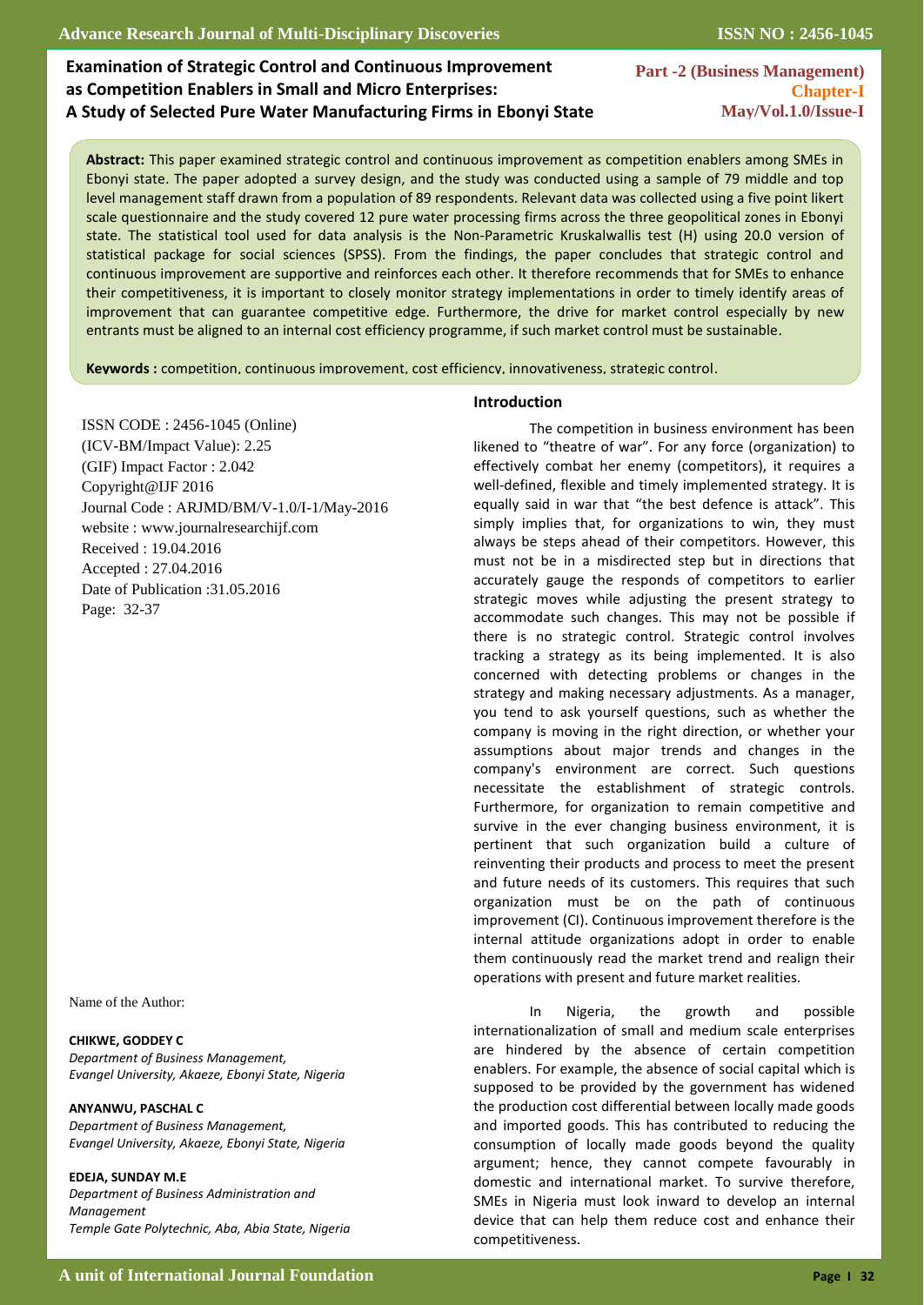In Ebonyi state and indeed the south eastern part of Nigeria,<br>one of the fastest growing industries is the water packaging **&batch2008 performance between traditional lecture and**  industry. This may not be unconnected with topography of **PBL:-** the state that has made independent drilling of bore holes In Ebonyi state and indeed the south-eastern part of Nigeria, and other sources of quality water difficult, hence the resort to pure water. The firms engaged in water processing and packaging operate majorly in small scale but in large numbers thereby making it imperative for constant review of operational strategies.

## **Objectives**

The general objective of this paper is to examine strategic control and continuous improvement as competition enablers in the pure water industry in Ebonyi state. The researchers investigated the following specific objectives;

- i. Examine the effects of innovativeness on the market competitiveness of pure water firms
	- ii. Examine the effects of cost efficiency on SMEs competitiveness in Ebonyi state

## **Very good course** 17 23.3% **Hypotheses**

**Good course** 13 17.8% **Fair course** 7 9.6 in Ebonyi State **HO1:** Innovativeness does not enable SMEs competitiveness

**Weak course** 3 4.1 in Ebonyi State H<sub>02</sub>: Cost efficiency does not enable SMEs competitiveness

## **Review of Literature**

## **Strategic Control**

component of the strategic management process and in **contents** particular the implementation process, as it involves implemented strategies, as well as making any necessary strategic control is viewed as a tool of strategy implementation necessary to steer an organization through organization's external and internal situations while **Fair** 3 4.2 management process. They are formal target-setting, measurement, and feedback systems used by managers to **Total 73 100%** and implementing its strategy successfully**.** Evaluation and performance can be compared with desired performance. **elements:-** corrective action and resolve problems. Although evaluation According to Ndegwa (2013), strategic control is a critical tracking, monitoring and evaluating the effectiveness of the adjustments and improvements where necessary. Typically, the changes that take place in response to the providing feedback or feed forward to the strategy evaluate whether a company is achieving desired behaviour control is the process in which corporate activities and performance results are monitored so that actual Managers at all levels use the resulting information to take and control is the final major element of strategic management, it also can pinpoint weaknesses in previously implemented strategic plans and thus stimulate the entire process to begin again (Hunger and Wheelen, 2011). Its importance lies in its ability to coordinate the tasks performed by managers through the control of performance. In the absence of coordinating and controlling mechanisms, managers may pursue goals, which are inconsistent with the overall objectives of the organization (Kazmi, 2008). The process of evaluation involves four steps namely; setting standards of performance, measuring

reflormatice agailist pre-set standards, Analyzing variances<br>between standards and results; and Taking corrective action on the identified undesirable variances. It is an important process since it provides feedback, validates strategic choices, and ensures congruence between decisions and strategic intentions and feed forward information to new strategy formulation. Performance against pre-set standards, Analyzing variances

Strategic control entails the use of long-term and strategiean, referant effective for the evaluation of basiness<br>level managers' actions and performance (Hitt et al., 1996). In this case, measurement systems have to contribute to the implementation of the strategic orientations in guiding the action by ensuring short- and long-term performance control is aimed at monitoring the course of progress in the performance of organizational units to assess their contribution to the achievement of organizational  $\mathsf{E}$ uatures. Concepts and performance between between between between  $\mathsf{E}$ strategically relevant criteria for the evaluation of businessevaluation. Therefore it can be construed that strategic predetermined direction, and evaluation of organizational objectives.

## **Types of Strategic Control**

According to Schreyogg and Steinmann (1987), the different types of strategic control are;

Premise Control: Every strategy is based on certain planning premises or predictions. Premise control is designed to .<br>check methodically and constantly whether the premises on **Study population:** Its include semester eight (fourth years) discover that an important premise is no longer valid, the strategy may have to be changed. The sooner you recognize and reject an invalid premise, the better. This is because the strategy can be adjusted to reflect the reality. which a strategy is grounded on are still valid. If you

Special Alert Control: A special alert control is the rigorous and rapid reassessment of an organization's strategy because of the occurrence of an immediate, unforeseen event. An example of such event is the acquisition of your and rapid reassessment of an organization's strategy<br>because of the occurrence of an immediate, unforeseen<br>event. An example of such event is the acquisition of your<br>competitor by an outsider. Such an event will trigger an Form crisis teams to handle your company's initial response to the unforeseen events. immediate and intense reassessment of the firm's strategy.

Implementation Control; Implementing a strategy takes place as a series or steps, activities, investments and acts<br>that occur over a lengthy period. As a manager, you'll mobilize resources, carry out special research board of the institutional resources, carry out special projects and employ or modified resources, early our special projects and employ or reassign staff. Implementation control is the type of reassign stand implementation control is the type of strategic control that must be carried out as events unfold. and use of the study of the study of the study of the study of the study of the strategic thrusts or projects, and milestone reviews. Strategic thrusts provide you with information that helps you determine place as a series of steps, activities, investments and acts whether the overall strategy is shaping up as planned. With milestone reviews, you monitor the progress of the strategy at various intervals or milestones.

*Strategic Surveillance:* Strategic surveillance is designed to observe a wide range of events within and outside your organization that are likely to affect the track of your organization's strategy.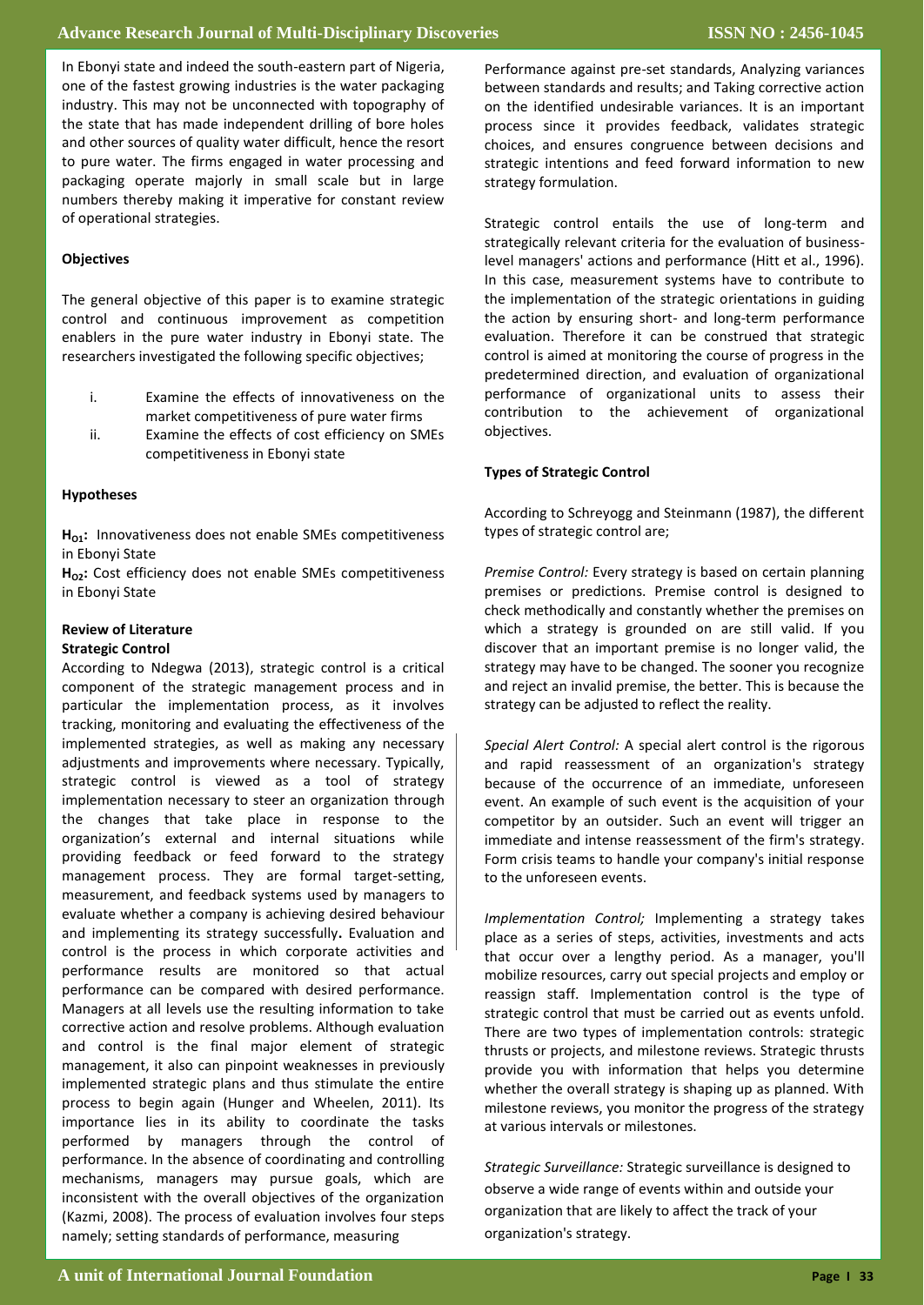It's based on the idea that you can uncover important yet unanticipated information by monitoring multiple information sources. Such sources include trade magazines, journals such as The Wall Street Journal, trade conferences, conversations and observations.

### **Continuous Improvement**

Continuous improvement is an ongoing effort to improve products, services, or processes. It is more focused on customer service, process improvement, higher product quality and long-term strategies (summers, 2003). According to Boer et al. (2000), Continuous Improvement (CI) is a planned and organized system for ongoing changes in processes toward enhancing organization-wide performance. The purpose of CI programs is constant organizational renewal achieved by institutionalizing a system for dynamic change in relation to environmental requirements (Delbridge and Barton, 2002). These changes are made with the involvement of frontline employees in systematic learning closer to the point where the processes being improved are operating (Jorgensen et al., 2003).

#### **Role of Continuous Improvement Programs**

With the increasing role of frontline employees in designing their own work processes it is important to ensure that the dispersed changes being executed have a common direction. Thus, we can summarize the role of CI programs as (1) contributing to dynamic strategic capabilities (2) creating new knowledge and learning (3) aligning process improvement goals to overarching organizational objectives.

 Dynamic strategic initiatives: A majority of organizations today operate in ever-changing environments; as a result responsiveness and dynamic capabilities have become the norm for survival and growth (Source; Business Week story, "Speed Demons", 2006). The manoeuvres that organizations employ to utilize their capabilities in relation to their environments and to keep moving toward their goals are collectively referred to as strategy.

Conventional methods that assign the strategy formulation and implementation responsibilities to top management alone do not work well in ever-changing environments (Garvin, 1993). First, because information needs to pass through several layers, it takes longer for upper management decisions to reach operational front-lines and this affects the speed and accuracy of the communication (Beer et al., 2005). Second, different organizational levels are impacted by different and multiple environmental factors making it difficult for upper management to keep track. Third, a conventional top-down structure inhibits any bottom-up communication about environmental changes.

Overcoming these weaknesses of conventional methods requires the displacement of traditional 'strategy-structuresystems' frameworks, characterized by formulation of strategy at the top levels with directed implementation at the frontlines controlled via relationship structures and reporting systems. Such bureaucratic frameworks have had to be replaced with organic 'purpose-process-people' types of frameworks that treat people as knowledge resources and encourage their participation in discovering better ways of executing processes to accomplish broad organizational purposes (Parnell, 2005).

Participative management styles that provide autonomy and facilitate proactive changes at middle and frontline levels (Tourish, 2005) are needed for building dynamic capabilities necessary for long term success. CI programs can serve as a vehicle for achieving dynamic strategic capabilities through the involvement of middle and lower levels of management (Pfeffer, 2005). While employees continue to follow standardized work practices, they are encouraged to seek out and propose improvements in the processes they work on, thus targeting efficiency and creativity at the same time.

Regardless of their varying primary operational objectives toward performance improvement such as inventory reduction or control of variation, CI programs follow a common scheme of engaging frontline employees. By assigning employees a proactive role in operations strategy formulation and implementation, CI programs can create dynamic capabilities that are a source of sustainable competitive advantage.

Exerning: Frontline employees are trained in routine ways of operating processes, which include selecting among alternate paths of action in response to changes in operating conditions. Sometimes these routine ways of operating processes need to be changed to improve process performance. The changes that need to be made can be discovered through projects executed using CI protocols and practices, and involving employees working on the processes. The two nested activities – routine selection among alternate paths in a process and changes in the routine ways of operating the process – are referred to as single loop and double loop learning. CI programs thus have a major role to play in double loop learning, also known as organizational learning or knowledge creation (Bhuiyan and Baghel, 2005). Linderman et al., (2003) define organizational learning or knowledge management as "improving actions through better knowledge and understanding. It is the detection and correction of errors. These descriptions of organizational learning are congruent with the objectives of CI programs.

Krogh et al., (2001), posits that through training and reward systems CI programs can contribute the means and the encouragement for organizational learning. Further, efficient knowledge-sharing practices in CI programs can add to the ability of the organization to respond to environmental changes, thus enhancing its dynamic capabilities.

Alignment: As organizations make the shift from top-down management to more top-down-bottom-up combinations for strategy formulation and implementation, the need for mechanisms ensuring alignment of purpose arises. Alignment warrants common understanding of strategic choices made by the organization. An overarching strategy within which lower level managers can participate is critical to achieving alignment of purpose. CI programs can help not only to maintain a balance between efficiency and creativity and between standardization and innovation (Gibson and Birkinshaw, 2004), a systems view. Different autonomous frontline projects working toward a common purpose help prevent sub-optimization of organizational

<u>objectives.</u>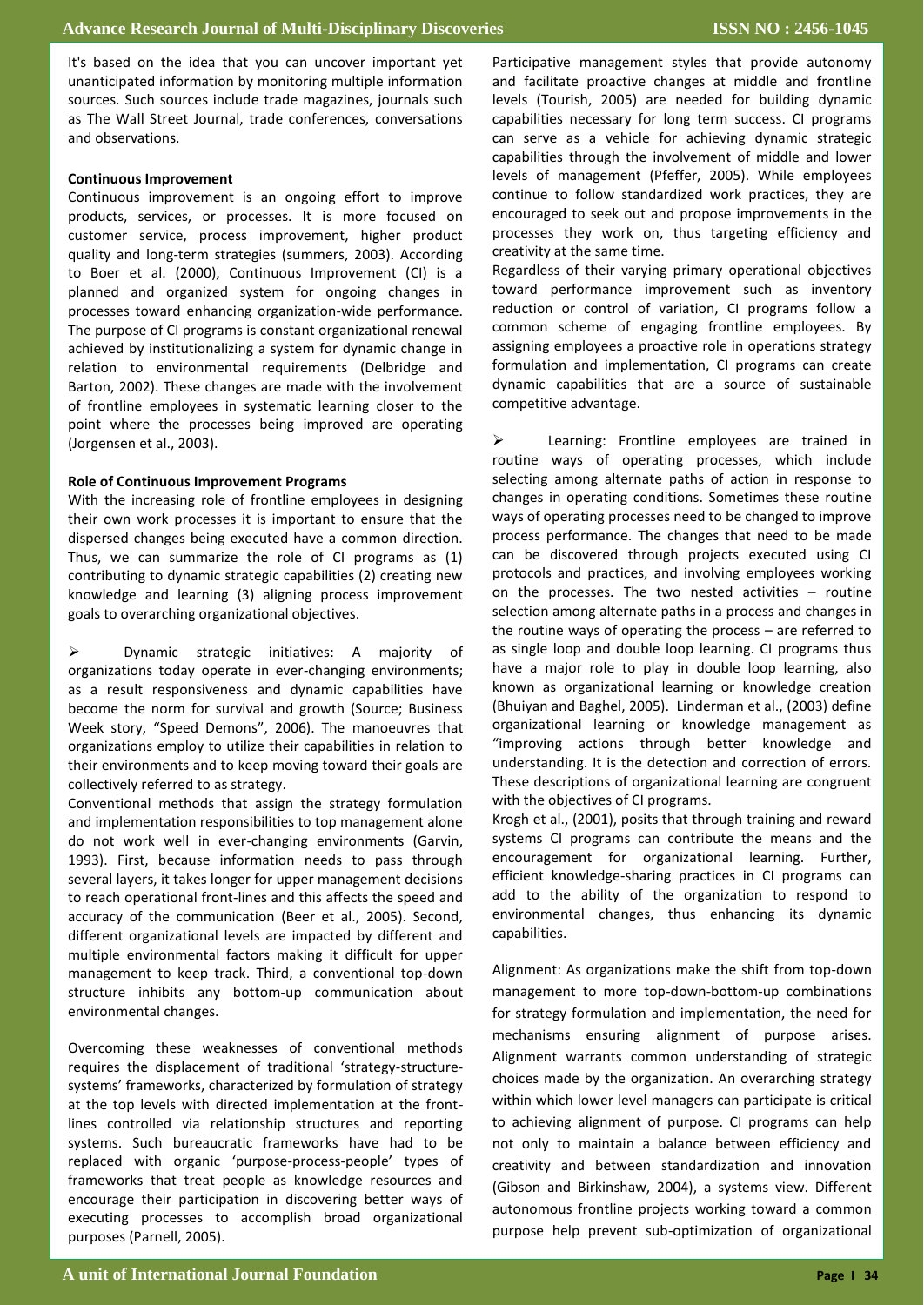Further, CI practices that support and coordinate participative lower-management and frontlines can provide organizations the ability to maintain a cohesive front while making changes in response to environmental dynamism.

#### **Continuous Improvement Strategies**

This section describes two interrelated improvement strategies, TQM and Lean production, that are identified as central for understanding how improvements through experience feedback could become efficient and effective. It should be noted that Lean production is preferred by the case companies in this thesis, but much of the context in which these companies are active is regulated and influenced by ISO standards more related to TQM, which is thus considered first.

 *Total Quality Management:* Klefsjö *et al.* (2008) state that quality management through TQM is a widespread concept for improved competitiveness, efficiency and profitability. TQM is defined as both a philosophy and a set of guiding principles (Bergman and Klefsjö, 2003). The values of TQM are summarized in six cornerstones or core values: (1) focus on the customer, (2) base decisions on facts, (3) focus on processes, (4) improve continuously, (5) let everyone be committed, and (6) top management commitment. The cornerstones are supported by a set of techniques, many of which are also used within the Lean production system (Arnheiter and Maleyeff, 2005). Quality in production, i.e. the *quality story* developed over most of the twentieth century, mainly after World War II. During this time contributions to the "story" were made both by scientists (eastern and western) and various consultants. Thus, when describing the quality movement and quality management principles there is not a single truth, but rather diverse views and developments have been expressed regarding quality management and the implementation of quality practice.

 *Lean production:* The Lean production concept was introduced in 1990s. Womack *et al.* (2007) in the book "*The machine that changed the world"*, which resulted from a fiveyear benchmarking study conducted at Massachusetts Institute of Technology (MIT), regarding car production all over the world. The machine that is referred to in the title of the book is Toyota's product development, supplier management, customer support, and manufacturing processes collectively. Lean production is thus based on, and influenced by, the development of the Toyota Production System (TPS) created by Taicci Ohno in the 1950s (Ohno, 1988). TPS and Lean production are actually different descriptions of the same concept, but TPS is related to the Japanese manufacturing culture and Lean production is related to the American view of what TPS consists of. The basic definition of Lean production seems to differ, but it is often essentially: "waste elimination and value creation". The key characteristic is the use of less resource, as input to a less demanding manufacturing process, and demand for higher performance as output, resulting in enhanced customer satisfaction and (hence) a higher market share (Katayama and Bennett, 1996). The book *Lean thinking* by Womack and Jones (2003) completed the Lean concept by presenting five guiding Lean principles of production: (1) value, (2) value stream, (3) flow, (4) pull, and (5) perfection. These Lean principles are best mastered when the importance of people is recognized (Womack and Jones, 2003).

Mann (2005) argue that Lean tools and practices should be mainly applied in order to improve the people involved; focusing merely on results will cause poor follow-up, lack of interest, no ownership of improvements and diminishing productivity

#### **Methodology**

This paper adopted a survey design, and the study was conducted using a sample of 79 middle and top level management staff drawn from a population of 89 respondents. Relevant data was collected using a five point likert scale and the study covered 12 pure water processing firms across the three geopolitical zones in Ebonyi state. The statistical tool used for data analysis is the Non-Parametric Kruskalwallis test using 20.0 version of statistical package for social sciences (SPSS). The kruskawalis which is a non-parametric equivalent for one-way ANOVA may be described thus:

$$
T = H = \frac{12}{N(N+1)} \sum_{i=1}^{k} \frac{R_i^2}{n_i} - 3(N+1)
$$

The decision rule is to reject the null hypothesis if

 $H \geq \chi^2_{(k-1)}$ , where k is the degrees of freedom.

### **Data Analysis and Discussion of Results**

*SPSS output for Hypothesis One* 

## NPAR TESTS

 /K-W=VAR00001 BY VAR00002(1 5) /STATISTICS DESCRIPTIVES /MISSING ANALYSIS.

#### **Descriptive Statistics**

|                 | N  | <b>Mean</b> | Std.<br><b>Deviation</b> | <b>Minimum</b> | <b>Maximum</b> |
|-----------------|----|-------------|--------------------------|----------------|----------------|
| VAR00001        | 25 | 15,8000     | 9.06458                  | 5.00           | 36.00          |
| <b>VAR00002</b> | 25 | 3.0000      | 1.44338                  | 1.00           | 5.00           |

## **Kruskal-Wallis Test**

| nalind          |                 |    |                  |  |  |
|-----------------|-----------------|----|------------------|--|--|
|                 | <b>VAR00002</b> | N  | <b>Mean Rank</b> |  |  |
| <b>VAR00001</b> | 1.00            | 5  | 10.30            |  |  |
|                 | 2.00            | 5  | 23.00            |  |  |
|                 | 3.00            | 5  | 12.90            |  |  |
|                 | 4.00            | 5  | 15.20            |  |  |
|                 | 5.00            | 5  | 3.60             |  |  |
|                 | <b>Total</b>    | 25 |                  |  |  |

**Ranks**

#### **Test Statisticsa,b**

|             | <b>VAR00001</b> |
|-------------|-----------------|
| Chi-Square  | 18.572          |
| df          |                 |
| Asymp. Sig. | 001             |

a. Kruskal Wallis Test b. Grouping Variable: VAR00002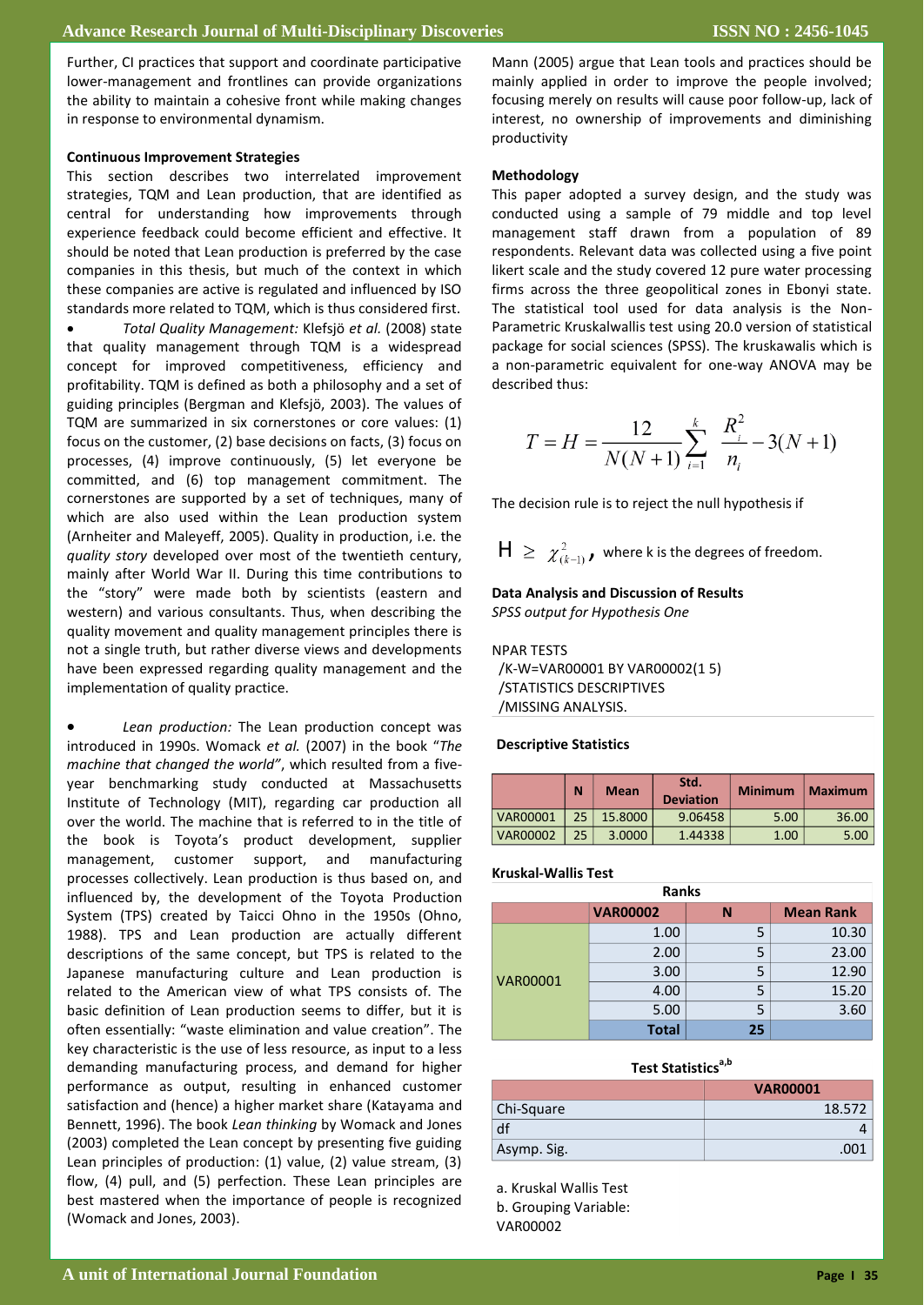Discussion of Result: From the SPSS output, the p-value is 0.001, which is less than the level of significance (0.05), **PBL:-** therefore we reject the null hypothesis and conclude that innovativeness is a significant enabler of competition among SMEs in Ebonyi state

*SPSS Output For Hypothesis Two* NPAR TESTS /K-W=VAR00001 BY VAR00002 (1 5) /STATISTICS DESCRIPTIVES /MISSING ANALYSIS.

| <b>Descriptive Statistics</b> |     |             |                          |      |                 |
|-------------------------------|-----|-------------|--------------------------|------|-----------------|
|                               | N   | <b>Mean</b> | Std.<br><b>Deviation</b> |      | Minimum Maximum |
| VAR00001   25   15.8000       |     |             | 9.05539                  | 2.00 | 33.00           |
| <b>VAR00002</b>               | -25 | 3.0000      | 1.44338                  | 1.00 | 5.00            |
|                               |     |             |                          |      |                 |

| <b>Ranks</b>    |                 |    |                  |  |  |
|-----------------|-----------------|----|------------------|--|--|
|                 | <b>VAR00002</b> | N  | <b>Mean Rank</b> |  |  |
| <b>VAR00001</b> | 1.00            | 5  | 13.10            |  |  |
|                 | 2.00            | 5  | 21.90            |  |  |
|                 | 3.00            | 5  | 14.60            |  |  |
|                 | 4.00            | 5  | 11.60            |  |  |
|                 | 5.00            | 5  | 3.80             |  |  |
|                 | <b>Total</b>    | 25 |                  |  |  |

## **Test Statistics**<sup>a,b</sup>

|             | <b>VAR00001</b> |
|-------------|-----------------|
| Chi-Square  | 15.579          |
| df          |                 |
| Asymp. Sig. | .004            |

**contents** a. Kruskal Wallis Test

b. Grouping Variable: VAR00002

**An excellent** 35 47.9% 0.004, which is less than the level of significance (0.05); we therefore reject the null hypothesis and conclude that cost **Good** 11 15% *Discussion of Result:* From the SPSS output, the p-value is efficiency is a significant enabler in SMEs competitiveness

#### **Conclusion and Recommendation**

**Fair** 3 4.2 From the diverse literatures reviewed, and the findings from the analysis of the data gathered, the paper concludes that supportive and reinforces each other. Therefore, for SMEs **Table No (3) the student skills in application course**  areas of improvement that can guarantee competitive edge. Furthermore, the drive for market control especially by new strategic control and continuous improvement are to enhance their competitiveness, it is important to closely monitor strategy implementations in order to timely identify entrants must be aligned to an internal cost efficiency programme, if such market control must be sustainable.

#### **References**

- *1. Arnheiter, E. D. & Maleyeff, J. (2005). The integration of lean management and six sigma. The TQM Magazine, 17.*
- *2. Beer, M., Voelpel, S.C., Leibold, M., Tekie, E.B., (2005). Strategic Management as Organizational Learning: Developing fit and Alignment through a Disciplined Process. Long Range Planning 38 (5).*
- *3. Bergman, B., and Klefsjö, B. (2003). Quality from customer needs to customer satisfaction. Student litteratur, Lund, Sweden*
- *4. Bhuiyan N and Baghel A, (2005). An overview of continuous improvement: from the past to the present. Management Decision, vol. 43.*
- *5. Boer, H., Berger, A., Chapman, R, & Gersten, F. (2000). CI Changes From Suggestion Box to Organizational Learning: Continuous Improvements in Europe and Australia. Burlington, Vt.: Ashgate.*
- *6. Dahlgaard, J. J. & Dahlgaard-Park, S. M. (2006). Lean production, six sigma quality, TQM and company culture. The TQM Magazine, 18(3).*
- *7. Deming, W. E. (1993). The new economics for industry, government, education. Massachusetts Institute of Technology Centre for Advanced Engineering Study, Cambridge, Mass. USA.*
- *8. Garvin, D. A. (1993b). Manufacturing strategic planning. California Management Review, 35(4).*
- *9. Hellsten, U. and Klefsjö, B. (2000). TQM as a management system consisting of values methodologies and tools', The TQM Magazine, Vol. 12, No. 4.*
- *10. Hitt, M.A., Hoskisson, R.E., Johnson, R.A. & Moesel, D.D. (1996). The market for corporate control and firm innovation. Academy of Management Journal. Briarcliff Manor, NY: Academy of Management.*
- *11. Höök, M. (2008). Lean culture in industrialized housing : a study of timber volume element prefabrication. PhD thesis, Division of Structural Engineering - Timber Structures Department of Civil Mining and Environmental Engineering, Luleå University of Technology, Sweden.*
- *12. Hunger, J.N. and Wheelen, T.L. (2011). Essentials of Strategic Management. Upper Saddle River, NJ: Prentice Hall*
- *13. Jorgansen F, Boer H, and Gertsen F, (2003). Jumpstarting continuous improvements through selfassessment, International Journal of Operations & Production Management, vol. 23.*
- *14. Karlsson, C., and Åhlström, P. (1996). Assessing changes towards lean production. International Journal of Operations & Production Management, 16(2).*
- *15. Katayama, H., and Bennett, D. (1996). Lean production in a changing competitive world: a Japanese perspective. International Journal of Operations & Production Management, 16(2).*
- *16. Kazmi, A. (2008). Strategic Management and Business Policy. New Delhi: TATA McGraw-Hill.*
- *17. Linderman, K., Schroeder, R. G., Zaheer, S., & Choo, A. S. (2003). Six Sigma: A Goal Theoretic Perspective. Journal of Operations Management, 21(2).*
- *18. Koskela, L. (2004). Making-do – The eight category of waste. In: Annual Conference of the International Group for Lean Construction, 12. Copenhagen. Proceedings.*